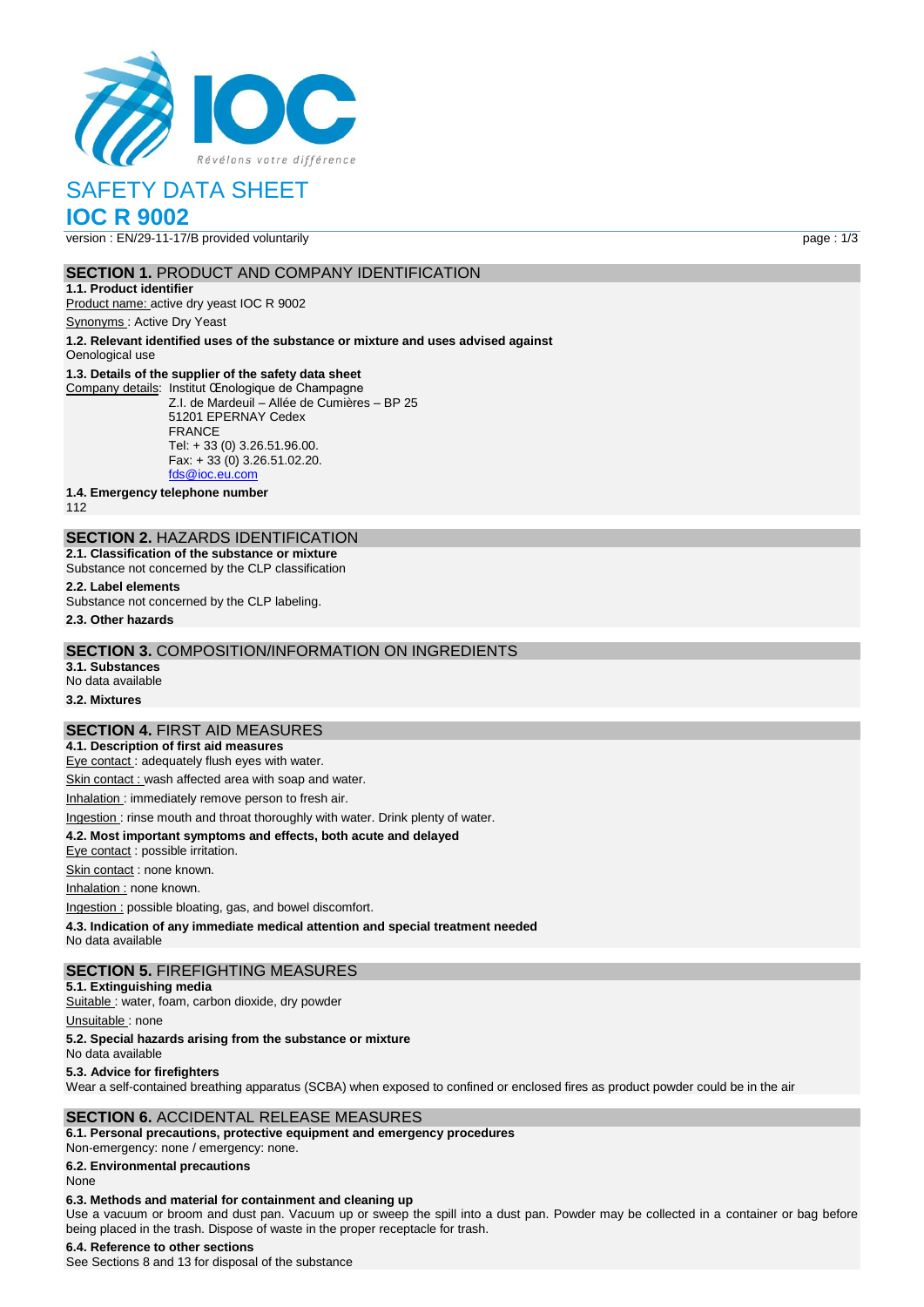

# SAFETY DATA SHEET

# **IOC R 9002**

version : EN/29-11-17/B provided voluntarily page : 2/3

#### **SECTION 7.** HANDLING AND STORAGE

#### **7.1. Precautions for safe handling**

Handling : avoid breathing dust. Avoid contact with eyes.

Occupational hygiene : wash hands thoroughly after handling.

#### **7.2. Conditions for safe storage, including any incompatibilities**

Risks : not at risk for corrosion, fire, explosion, or chemical reaction.

Place of storage : no special instruction to minimize risks (see above). Store according to label directions to maintain label guarantees.

Fire/explosion protection: none needed.

#### **7.3. Specific end use(s)**

Recommended packaging material: Paper bags.

### **SECTION 8.** EXPOSURE CONTROL / PERSONAL PROTECTION

**8.1. Control parameters** See section 15. **8.2. Exposure controls** Engineering : none Eye/face protection : protective glasses should be worn in conditions of excessive dusting. Skin Hand : none Other : none. Wear appropriate clothing for work. Respiratory protection : protective mask should be worn in conditions of excessive dusting. Thermal protection: none Environmental exposure : none.

## **SECTION 9.** PHYSICAL AND CHEMICAL PROPERTIES

**9.1. Information on basic physical and chemical properties** Apperance : Granuled Odour :Typical yeast Odour threshold : not Applicable pH: not Applicable Melting / freezing point : not Applicable Initial boiling point and boiling range : not Applicable Flash point: not Applicable Evaporation rate: not Applicable Flammability (solid, gas): not Applicable Upper/lower flammability or explosive limits: not Applicable Vapour pressure: not Applicable Vapour density: not Applicable Relative density: not Applicable Solubility(ies): Yes Partition coefficient: n-octanol/water: not Applicable Auto-ignition temperature: not Applicable Decomposition temperature: not Applicable Viscosity: not Applicable Explosive properties: not Applicable Oxidising properties: not Applicable **9.2. Other information**

#### **SECTION 10. STABILITY AND REACTIVITY**

**10.1. Reactivity** Not reactive **10.2. Chemical stability** Stable **10.3. Possibility of hazardous reactions** None **10.4. Conditions to avoid** None